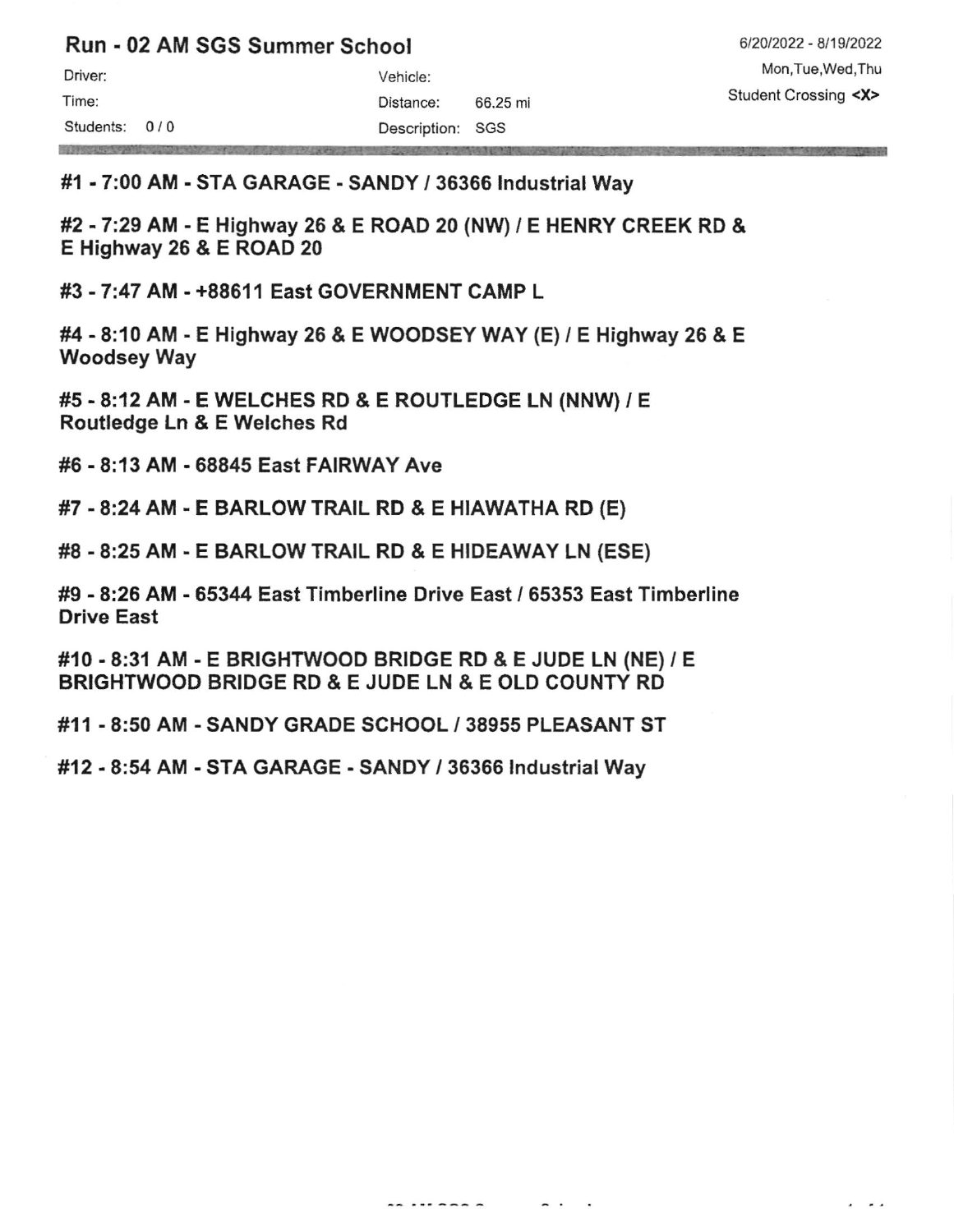## Run - 02 PM SGS Summer School

Mark School is a class state where the ma

Driver: Vehicle: Time: 66.38 mi Students: 0 / 0 Description: SGS

6/20/2022 - 8/19/2022 Mon,Tue,Wed,Thu Student Crossing <X>

 $\ddot{\phantom{1}}$ 

#1 - 12:50 PM - STA GARAGE - SANDY I 36366 lndustrial Way

#2 - 1:00 PM - SANDY GRADE SCHOOL / 38955 PLEASANT ST

#3 -1:17 PM - E BRIGHTWOOD BRIDGE RD & E OLD COUNry RD (WSW) / E BRIGHTWOOD BRIDGE RD & E JUDE LN & E OLD COUNTY RD

#4 - 1:20 PM - 65344 East Timberline Drive East / 65353 East Timberline Drive East

#5 - 1:22 PM - E BARLOW TRAIL RD & E HIDEAWAY LN (ESE)

#6 - 1:24 PM - E BARLOW TRAIL RD & E HIAWATHA RD (W)

#7 - 1:34PM - E Highway 26 & E WOODSEYWAY {E)/ E Highway 26 & <sup>E</sup> Woodsey Way

#8 - 1:36 PM - E WELCHES RD & E ROUTLEDGE LN (NNw) / E Routledge Ln & E Welches Rd

#9 - 1:37 PM - 68845 East FAIRWAY Ave

#10 - 1:43 PM - E Highway 26 & E ROAD 20 (NW) / E HENRY CREEK RD & E Highway 26 & E ROAD 20

.........

 $-$ 

#11 -2:01 PM - +88611 East GOVERNMENT CAMP L

#12 -2:48 PM - STA GARAGE - SANDY / 36366 lndustrial Way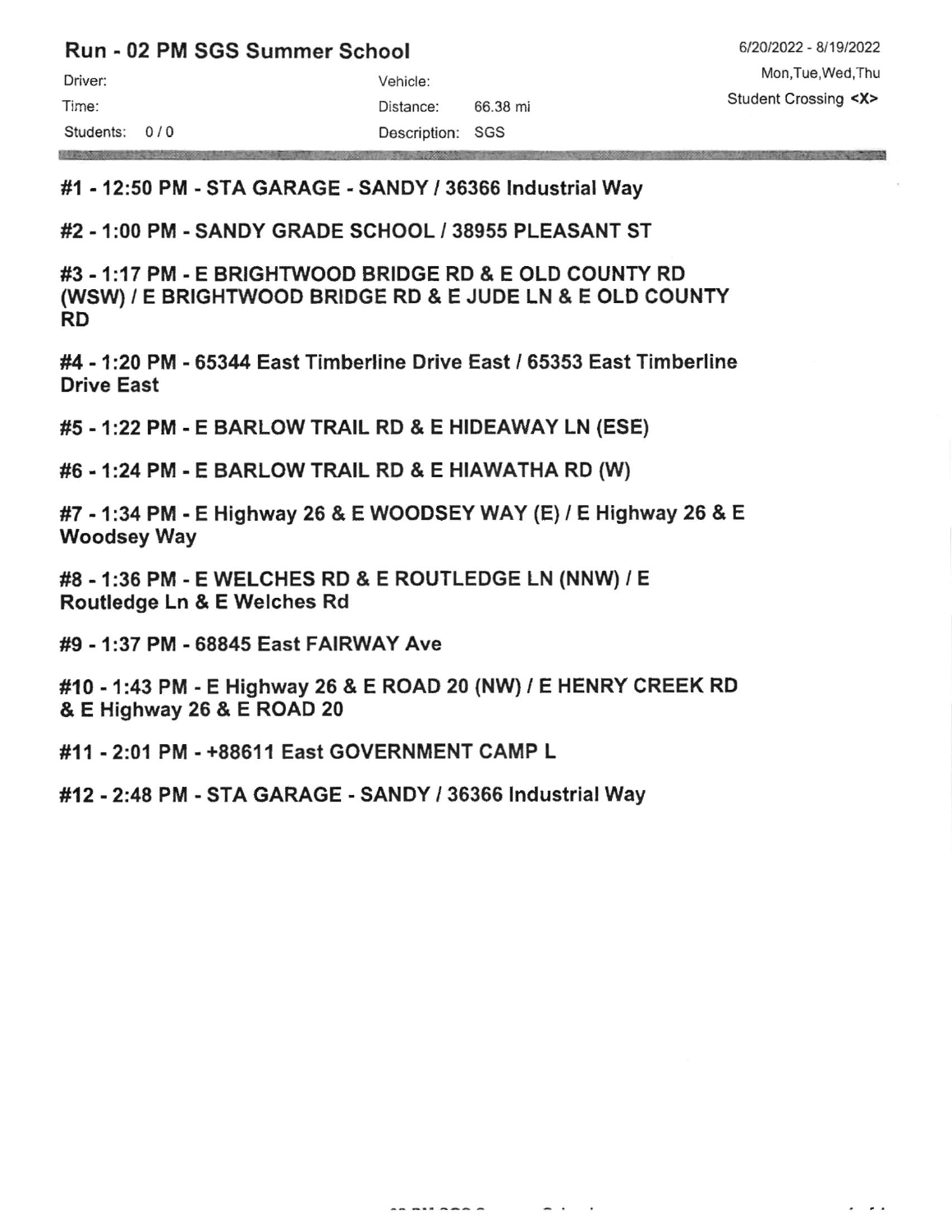## Run - 06 AM SGS Summer School

**SAMPLE REAL PROPERTY** 

#1 - 8:13 AM - STA GARAGE - SANDY / 36366 lndustrial Way

- #2 8:25 AM 37762 Southeast Lusted Road
- #3 8:28 AM 35390 Southeast Bluff Road
- #4 8:28 AM 34900 Southeast Bluff Road
- #5 8;31 AM 10625 SE 362ND AVE / 10627 Southeast 362ND Ave
- #6 8:35 AM 10625 SE 352nd Ave
- #7 8:39 AM 37600 SE Hauglum Rd
- #8 8:41 AM 35245 Southeast Hauglum Road
- #9 8:43 AM 12971 SE 352ND AVE-JUST BEFORE CURVE TO DUNN
- #10 8:4 AM 36950 SE Dunn Rd
- #11 8:50 AM SANDY GRADE SCHOOL / 38955 PLEASANT ST
- #12 8:54 AM STA GARAGE SANDY / 36366 Industrial Way